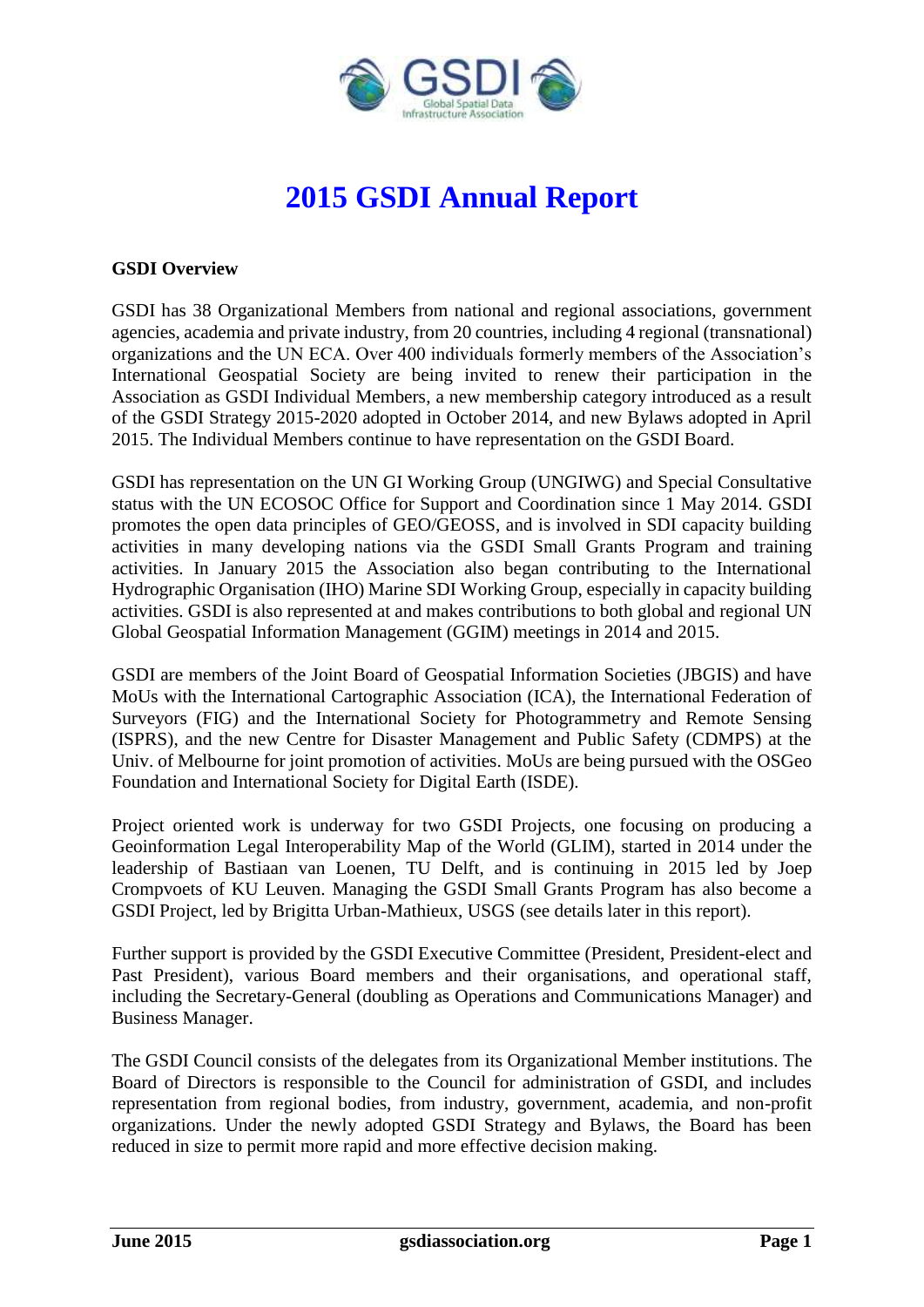

## **The GSDI Mission**

Global Spatial Data Infrastructure Association [\(GSDI\)](http://gsdi.org/) exists to promote international cooperation and collaboration in support of local, national and international SDI developments that will assist members to better address social, economic, and environmental issues of pressing importance in their nations.

*Our Vision … is of a world where everyone can readily discover, access and apply geographic information to improve their daily lives.*

*Our Purpose … is to encourage international cooperation that stimulates the implementation and development of national, regional and local spatial data infrastructures.*

*Our Mission … is to advance geo*‐*information best practices, knowledge sharing and capacity building for the improved sharing and application of geographic information.*

#### **GSDI Activities**

The main activities of GSDI are:

- supporting growth of harmonized local, national, and regional SDIs that are globally interoperable;
- fostering international communication and collaborative efforts for advancing SDI innovations;
- supporting interdisciplinary research and education that advances SDI concepts and methods; and
- promoting access to, and appropriate use of, public geographic information.

Our main outreach and networking activities include the GSDI World Conferences, seminars and workshops, the monthly global and regional Newsletters and discussion forums, individual capacity building actions, and support to SDI initiatives in developing nations via the GSDI Small Grants Program and targeted training activities.

#### **GSDI Conferences**

GSDI World Conferences are held in different parts of the world. Convened in Addis Ababa, Ethiopia in November 2013, the joint [AfricaGIS-2013 and GSDI-14 conferences](http://www.gsdi.org/gsdiconf/gsdi14/prog_details.html) exceeded all expectations for numbers participating and for quality of content of papers and presentations. Our heartfelt thanks to local hosts, UN Economic Commission for Africa, founding members of the Association, and to GSDI member EIS-Africa, who conducted AfricaGIS 2014 in parallel with the GSDI conference. The GSDI 15 World Conference is scheduled to be held in Taipei, Taiwan, in November 2016 on the theme 'Innovation for Disaster Management and Smart Cities'.

#### **SDI News**

Monthly SDI Regional Newsletters have been published since 2002, for Africa, Asia-Pacific, and Latin America & Caribbean regions. Regional SDI-related news is now published via a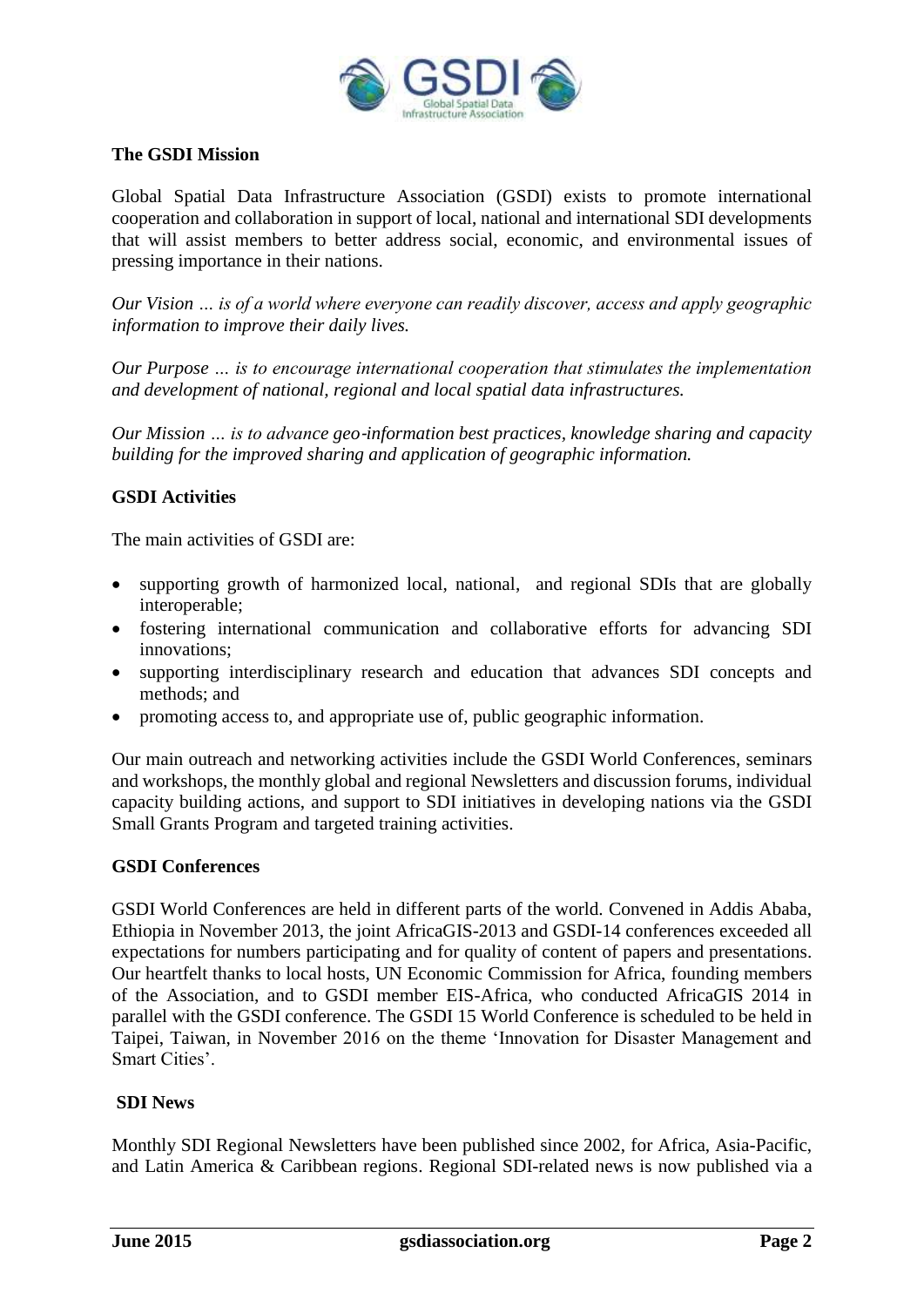

single Regional Newsletter covering these regions, plus Europe, Middle East and North America. Five regional email lists allow anyone to contribute to discussion threads of regional interest. GSDI published the GSDI Global Newsletter monthly since 2011 focusing on news from and about our Members, and is now produced on a quarterly basis since the beginning of 2015, with regular news updates on our website. Each month, the magazine [GIM International](http://www.gim-international.com/) publishes a column from articles submitted by GSDI Association members. Member and Association news is also submitted to the main geo-related magazines globally.

## **Small Grants**

Since its launch in 2003, the [GSDI Small Grants Program](http://www.gsdi.org/sic1) has supported more than 100 national and sub-national projects across the globe. The program has been sponsored by the GSDI Association, the U.S. Federal Geographic Data Committee, and the GISCorps of URISA and in 2014 financial support was provided by [GeoConnections,](http://www.geoconnections.nrcan.gc.ca/) a national collaborative initiative led by GSDI member Natural Resources Canada. Awards consist of a cash grant of up to US\$ 2500 per project, SDI/GIS consulting services up to the value of US\$ 2500, or a combination of the two.

Small Grants Projects supported in 2014 included:

**Armenia**: Introducing EnviroSDI for Armenia: Piloting publicly accessible online platform - Primary Contact: Institute of Archaeology and Ethnography, National Academy of Sciences, Republic of Armenia; Armen Asryan

**Belize**: Developing a reliable agriculture GIS database for Belize through partnership with key stakeholder - Primary Contact: Land Information Center, Ministry of Natural Resources and Agriculture, Belmopan, Belize; Carren Williams

**Ghana**: Establishing standards-based web mapping and data access services using open source geospatial software technologies for CERSGIS - Primary Contact: Centre for Remote Sensing and Geographic Information Services (CERSGIS), University of Ghana, Legon; Henry Kwamena Baffoe

**Uganda**: Towards GIS Interoperability for Environmental Protection And Sustainable Development - Primary Contact: Makerere University, Kampala, Uganda; Anthony Gidudu

A new round of proposals are being reviewed for funding further projects in 2015. The GSDI Association is actively seeking new funding to support the program for 2015 and beyond.

#### **Other Capacity Building**

Capacity building is provided via access to reports, studies and professional papers submitted to the Spatial Documents Depot of the Geographic Information Knowledge Network [\(GIKnet\)](http://www.giknet.org/), face-to-face geomatics training opportunities, [webinars](http://www.gsdi.org/webinars) and [videos](http://www.gsdi.org/sic3) offered by GSDI members.

All conference papers are available in the online Proceedings of all 14 [GSDI World](http://www.gsdi.org/gsdiConferences)  [Conferences](http://www.gsdi.org/gsdiConferences) held since the first conference in 1996. Another key source of SDI implementation information is the [GSDI SDI Cookbook,](http://www.gsdidocs.org/GSDIWiki/index.php/Main_Page) maintained as an online wiki under guidance of the GSDI Technical Committee.